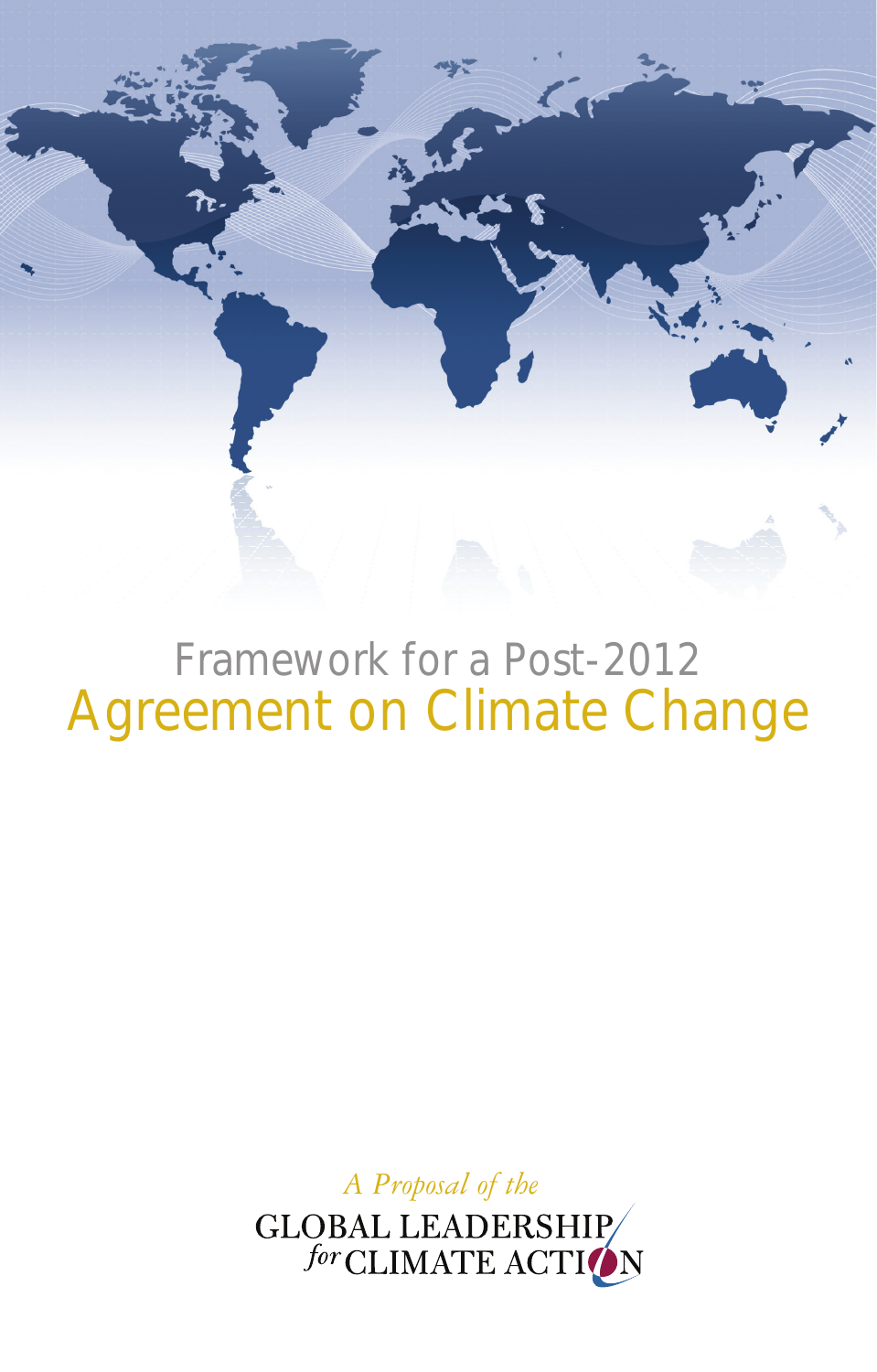### **Global Leadership for Climate Action**

Co-Chairs

RICARD**O LAGO**S Former President of Chile; President, Club of Madrid

#### TIMOTHY E. WIRTH

President, UN Foundation and Better World Fund; Former Undersecretary of State for Global Affairs

Facilitator

MOHAMED EL-ASHRY Senior Fellow, UN Foundation; Former Chair and CEO, Global Environment Facility

### **About the Global Leadership for Climate Action**

Global Leadership for Climate Action was convened by the United Nations Foundation and the Club of Madrid to mobilize political will for far-reaching, long-term action to prevent catastrophic climate change. Building on the political and policy expertise of the members of the Club of Madrid and expertise of the United Nations Foundation, GLCA consists of six former heads of state, seven former heads of government, and 12 leaders from government, business and civil society, who together represent more than 20 countries.

#### **About the Club of Madrid**

The Club of Madrid is an independent organization dedicated to strengthening democracy around the world by drawing on the unique experience and resources of its Members – 64 democratic former heads of state and government. For more information, visit www.clubmadrid.org

#### **About the United Nations Foundation**

The UN Foundation was created in 1998 with entrepreneur and philanthropist Ted Turner's historic \$1 billion gift to support UN causes and activities. The UN Foundation builds and implements public-private partnerships to address the world's most pressing problems and also works to broaden support for the UN through advocacy and public outreach. The UN Foundation is a public charity. For more information, visit www.unfoundation.org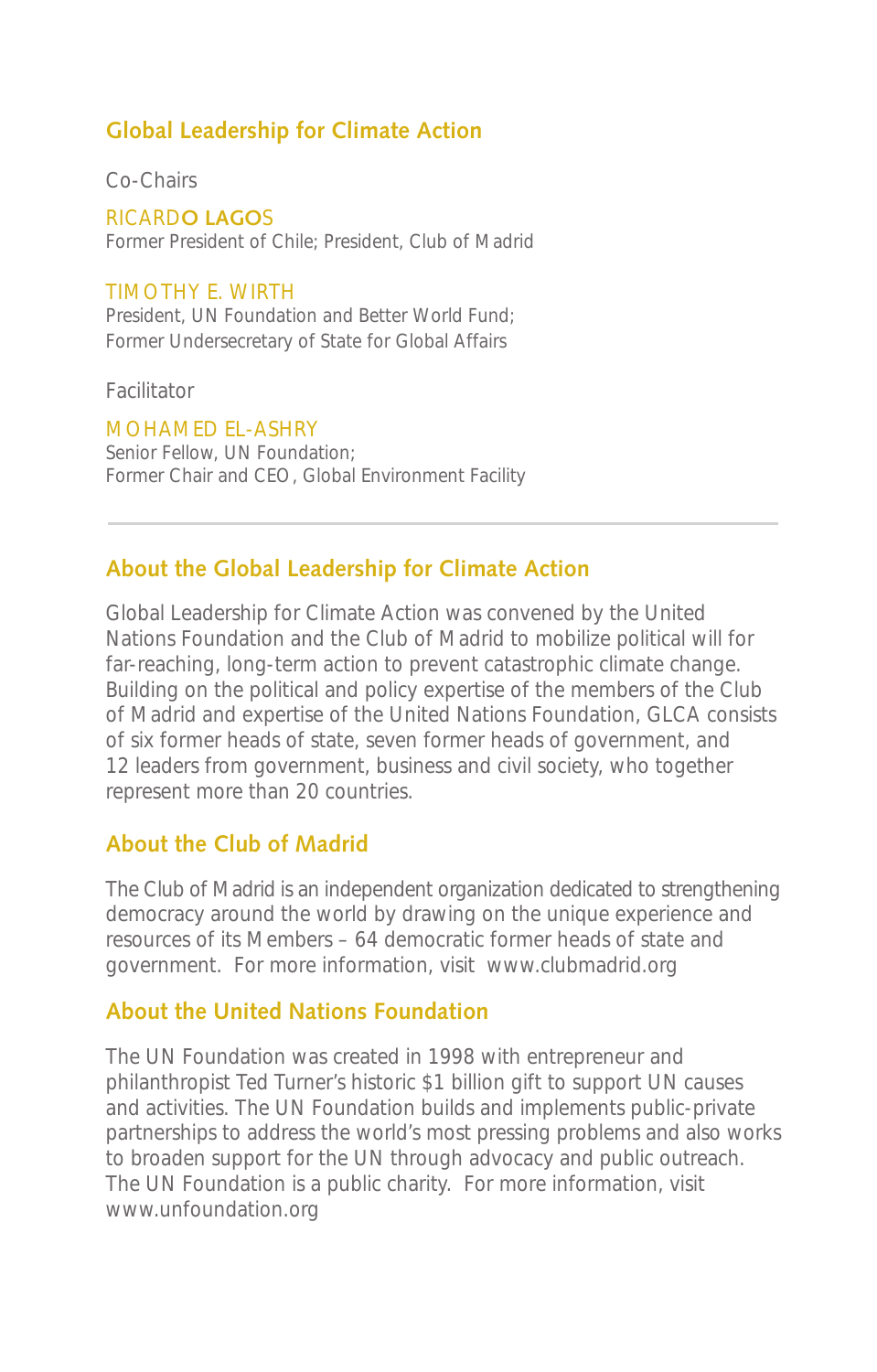#### **Members**

**GRO HARLEM BRUNDTLAND** Former Prime Minister of Norway; Director-General Emeritus, World Health **Organization** 

**KIM CAMPBELL** Former Prime Minister of Canada

**FERNANDO HENRIQUE CARDOSO** Former President of Brazil

**JOSÉ MARÍA FIGUERES** Former President of Costa Rica

**FELIPE GONZÀLEZ** Former Prime Minister of Spain

**ENRIQUE IGLESIAS** Secretary General, Iberoamericana

**LIONEL JOSPIN** Former Prime Minister of France

**YORIKO KAWAGUCHI** Former Foreign and Environment Minister, Japan

**RICARDO LAGOS** Former President of Chile

**HONG-KOO LEE** Former Prime Minister of South Korea

**PAAVO LIPPONEN** Former Prime Minister of Finland

**WANGARI MAATHAI** Nobel Peace Laureate; Founder, Greenbelt Movement

**BENJAMIN MKAPA** Former President of Tanzania

**VALLI MOOSA** Chairman, ESKOM

**MARY ROBINSON** Former President of Ireland

**JAMES E. ROGERS** Chairman and CEO, Duke Energy

**PETRE ROMAN** Former Prime Minister of Romania

**YASHWANT SINHA** Former Finance and External Affairs Minister, India

**GEORGE SOROS**

Founder and Chairman, Open Society Institute, Soros Fund LLC

**KLAUS TÖPFER** Former Executive Director, UNEP

**TED TURNER** Chairman, Turner Enterprises

**TIMOTHY E. WIRTH** President, UN Foundation and Better World Fund; Former Undersecretary of State for Global Affairs

**JAMES WOLFENSOHN** Former President, World Bank

**ERNESTO ZEDILLO** Former President of Mexico

**SHI ZHENGRONG** Chairman and CEO Suntech Power, China

**Senior Advisors**

**JUNFENG LI** Executive Director, China Renewable Energy Association

**HERMAN MULDER** Former Senior Executive Vice-President, ABN AMRO

**Rajendra K. Pachauri** Director-General, The Energy and Resources Institute

**DAVID B. SANDALOW** Former Assistant Secretary of State for Oceans, Environment, and Science; Senior Fellow, Brookings Institution

**YOUBA SOKONA** Executive Secretary, Sahara and Sahel **Observatory** 

**SIR CRISPIN TICKELL** Former UK Ambassador to the UN

**LAURENCE TUBIANA** Director, Institute for Sustainable Development and International Relations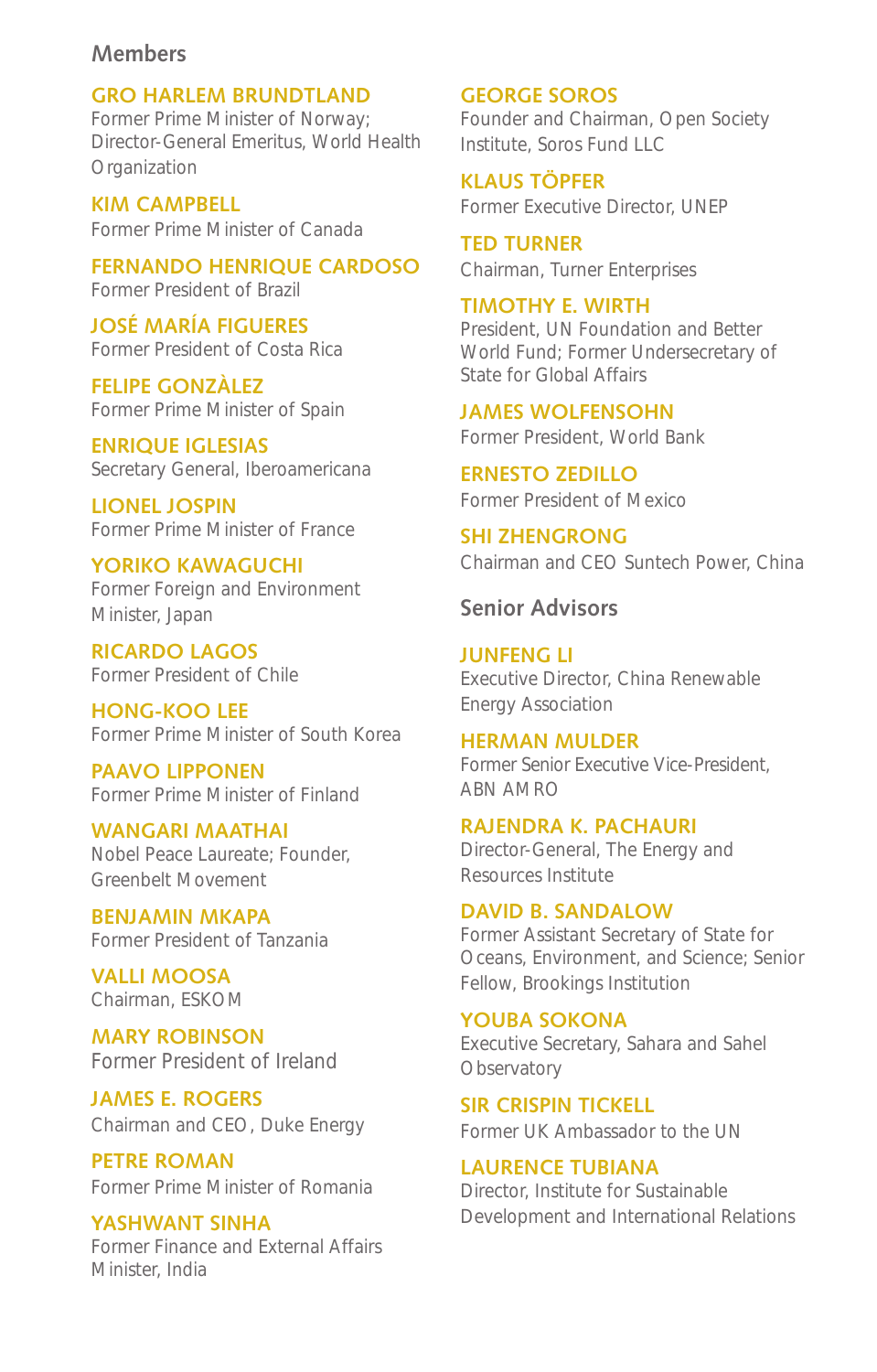## **Framework for a Post-2012 Agreement on Climate Change**

A Proposal of Global Leadership for Climate Action

### **Introduction**

Climate change is one of humanity's most pressing and difficult challenges. Its effects are already being felt and will only worsen over time, impacting current and future generations. Without urgent and concerted action, climate change will seriously affect the way of life in all countries, damage fragile ecosystems and threaten global security through migratory pressures and resource conflicts. While piecemeal efforts help, the scale of response required for a real solution is so large that immediate and widespread action is essential.

Climate change, its causes, and its adverse impacts are closely linked to economic development, the alleviation of poverty, and energy security. All countries have a legitimate right to economic development, but that need not conflict with strategies to address climate change. While solutions to the climate change problem require harmonization of economic growth and poverty alleviation with ambitious emissions reductions, they also present tremendous opportunities for innovation and technological development, especially in the energy field. In addition, providing clean energy to the two billion people currently without access to modern energy services would contribute to poverty alleviation and achieving the Millennium Development Goals as well as to emissions reductions.

Adaptation to climate impacts must be considered as an integral element of development and poverty alleviation efforts. Least developed countries and small island states, having contributed the least to climate change, are the most vulnerable to its effects. Failure to adapt will increase the economic and human impacts of extreme events and set back poverty alleviation efforts. Clearly, future efforts to deal with destabilization of the climate must address adaptation as well as mitigation.

Scientific experts believe that a temperature rise above 2° - 2.5°C (450-550 ppm  $CO_2$ -equivalent) risks serious impacts. With rising temperatures, the Intergovernmental Panel on Climate Change (IPCC) predicts, the frequency of heat waves, droughts, and heavy rainfall events will very likely increase, adversely affecting agriculture, forests, water resources, industry, human health and settlements. Developing countries, where greater poverty and vulnerability limit the capacity to act, will be the most seriously harmed, particularly the poorer segments of the populations.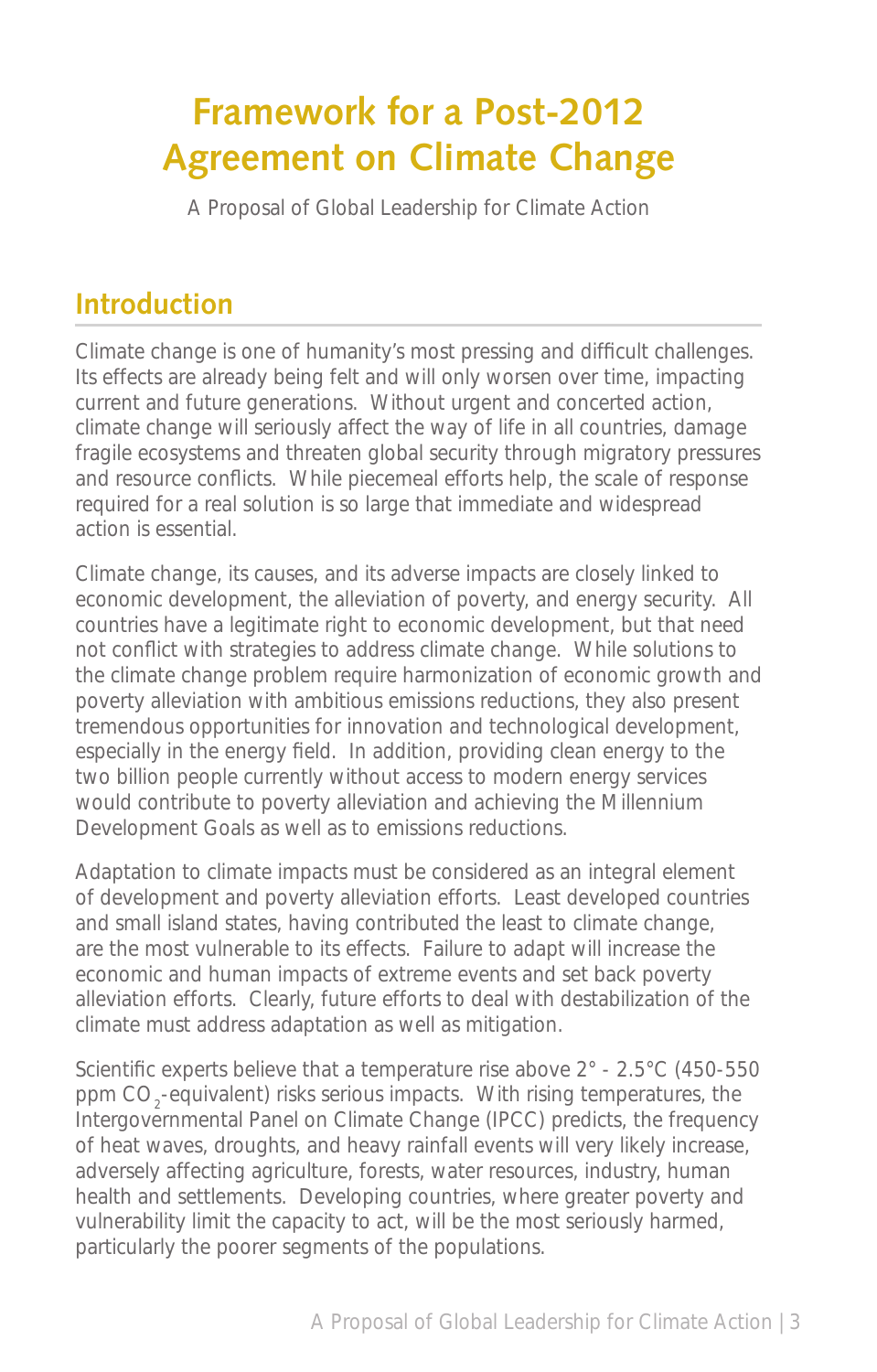Avoiding such a future requires global greenhouse emissions to peak in the next 10-15 years, followed by substantial reductions of at least 60% by 2050 compared to 1990 – a formidable task that requires international cooperation and collective action without further delay. The cost of taking action now, however, is small – about 1% of global GDP, according to the Stern Review – and the benefits are large compared with the much heavier penalties of postponing action. The costs of both mitigation and adaptation will rise substantially with delay.

Since climate change is a long-term problem, it cannot be addressed successfully through short-term, country-based actions alone. Resolving the climate crisis will require international cooperation at all levels—from bilateral to regional to global. A future global agreement, negotiated under the auspices of the United Nations Framework Convention on Climate Change (UNFCCC) must have a long-term target to "stabilize the concentration of greenhouse gases at a level that would prevent dangerous interference with the climate system" in accordance with the stated objective of the UNFCCC. Such a long-term target should be pursued through periods longer than Kyoto's five-year commitment period. An initial 2013-2020 commitment period, coupled with a monitoring and review mechanism, would facilitate the development of more flexible and effective country-based strategies, would provide more certainty for public and private investments, and would allow for mid-course corrections as the science evolves.

Any global climate change agreement must be comprehensive. It should include all countries, all sectors, all sources and sinks, and mitigation as well as adaptation. A new agreement, however, will be successful only if it is perceived by all participating countries to be equitable. Requiring all countries to achieve the same percentage reduction in emissions in the next commitment period would be unfair. Developed countries should take the lead in global emissions reduction, given their historic responsibility and capability to act. Nevertheless, that alone will not be sufficient to avoid the most adverse and possibly irreversible impacts of climate change. Meaningful engagement of developing countries, especially the rapidly industrializing economies, is needed also. But not all developing countries are alike – some are rapidly industrializing, and some are least developed. Their engagement should be differentiated by their responsibilities and capabilities. Technological choices available to them are much greater today than even 10 or 20 years ago. These choices present new opportunities for economic growth and job creation. As a result, many leading businesses around the world are now in the vanguard of those calling for action; they require clear policy frameworks on which to base their investment decisions.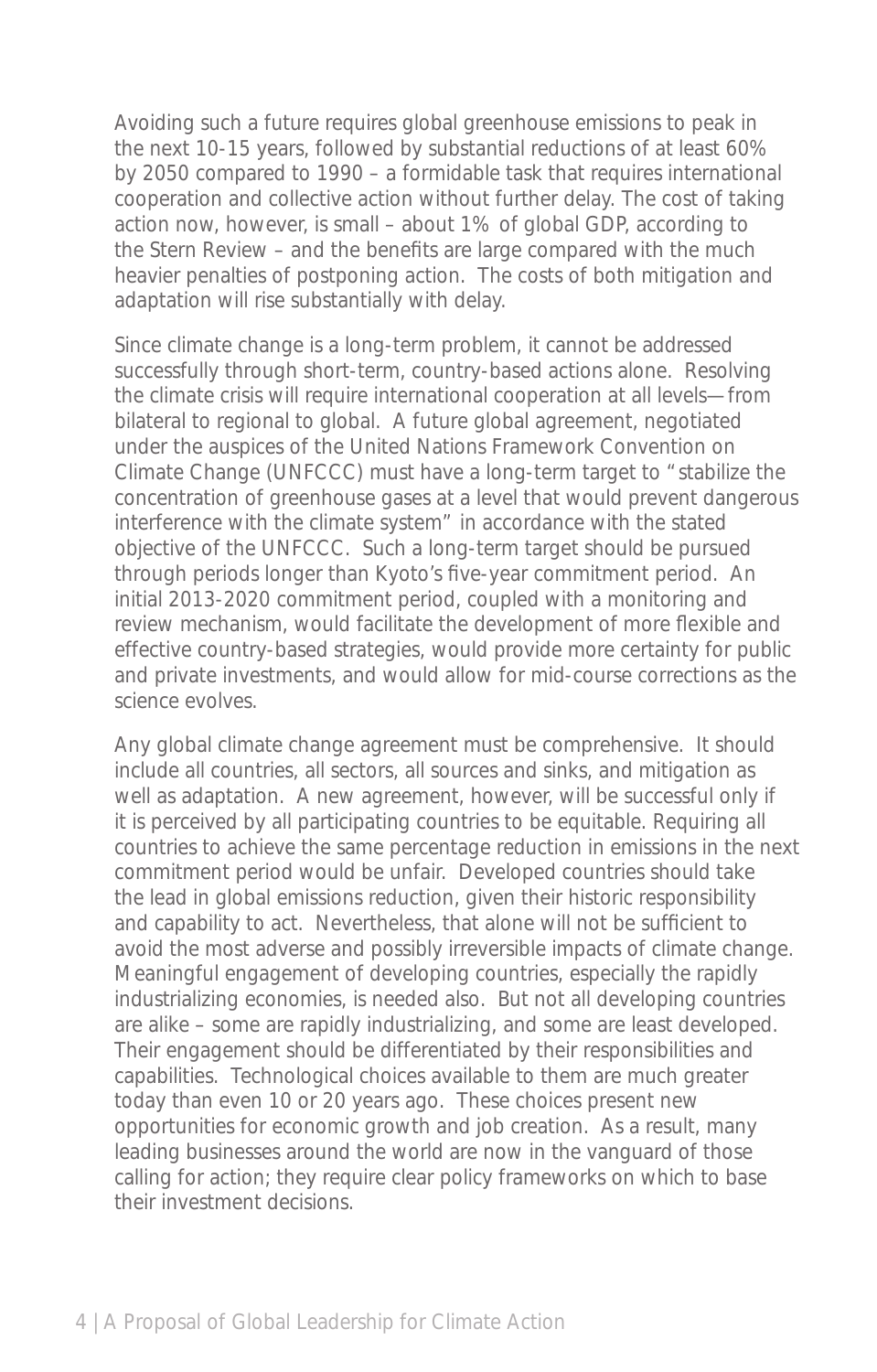### **The Framework**

The purpose of this document is to propose the outlines of a broadly acceptable framework that addresses at least the following issues:

- Differentiated targets and timetables: How can developed and developing countries participate on a fair and equitable basis?
- Forests as carbon sinks: What incentives are possible and appropriate for avoided deforestation?
- Market-based mechanisms: What is their proper role and scale?
- Adaptation: Since some amount of climate change is inevitable, what mechanisms will be used to finance adaptation measures and to reduce the climate-susceptibility of development investments?
- Research, development and deployment: How can they be stimulated and enhanced?
- Technology cooperation: How can innovation and increased collaboration on clean energy technologies be encouraged amongst all countries?
- Finance: What incentives are needed to increase developingcountry adoption of, and private-sector investment in, clean energy technologies?

Since a number of these issues are inter-related (for example, finance cuts across all other issues, and large-scale deployment of technology is needed both for mitigation and adaptation), our proposed "framework" focuses on four broad and inter-connected areas of concern:

- (1) mitigation targets, timetables, and market-based mechanisms;
- (2) adaptation;
- (3) technology development and cooperation; and
- (4) finance.

**Recommendation 1:** *The GLCA recommends that in addition to setting a timetable for negotiating a comprehensive post-2012 agreement, the Parties agree in Bali on four pathways for negotiation that address mitigation, adaptation, technology, and finance. Initial draft articles should be presented to the COP in 2008 as a first step towards concluding a new and comprehensive agreement in 2009.*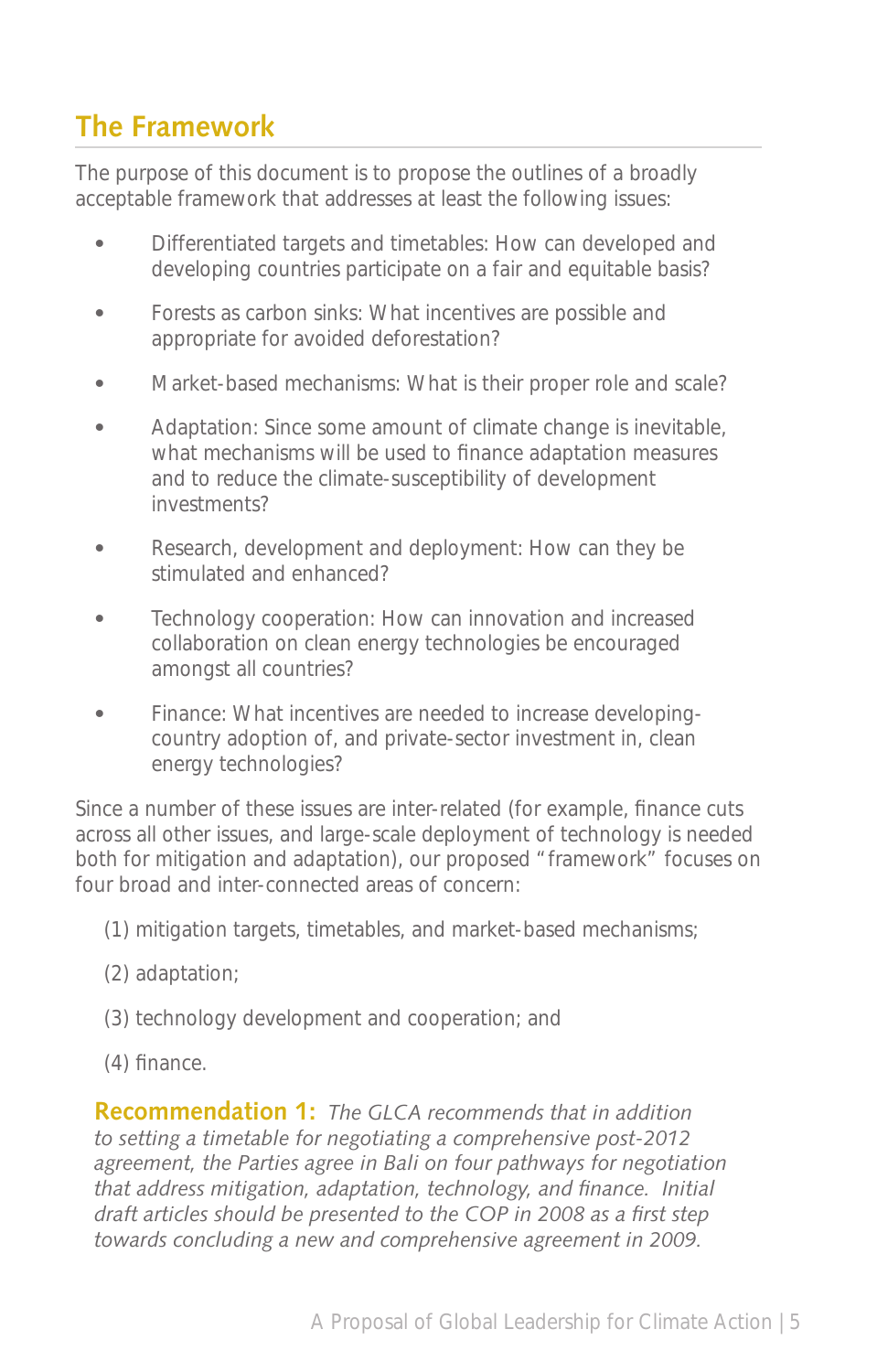### **I. Mitigation—Targets, Timetables, and Market-Based Mechanisms**

Mitigating emissions sufficiently to protect the Earth's climate will require many types of international cooperation. Mitigation also has the additional benefit of protecting human health, for example by reducing the serious air pollution affecting many countries. A comprehensive emissionsbased agreement sends a clear signal to the market and offers countries the flexibility to implement emissions reduction strategies that are most appropriate to their national circumstances. Smaller, targeted agreements, on the other hand, offer the potential of early action by countries that are not ready to accept emissions limits and could be incorporated into a comprehensive climate change agreement. The objective should be to make the comprehensive agreement and smaller targeted agreements mutually supportive and complementary.

The narrower scope being considered for targeted agreements pertains to countries, sectors, policies, or measures:

- Country-based agreements among the top-emitting countries in the world, or alternatively between smaller geographic groups, may offer a simpler negotiating process and the potential to address a large fraction of the world's emissions.
- Sector-based agreements can avoid competitiveness concerns by setting emissions targets for particular industries – e.g., power, transportation, aluminum, steel, cement, appliances, buildings, forestry – including those located in developing countries.
- Policy-based agreements could require harmonized carbon taxes or reductions in emissions intensity, for example, or support clean technology dissemination.
- Measures-based agreements could involve specific emission reduction strategies – e.g., energy efficiency, renewable energy, and land-use regulation.

**Recommendation 2:** *Given the scale of response required, and in order to avoid the most adverse impacts of climate change, we recommend a comprehensive post-2012 agreement under the auspices of the UNFCCC. Targeted agreements – for example, on industrial sectors, energy efficiency, renewable energy, and technology cooperation – should be encouraged and incorporated within a new comprehensive agreement.*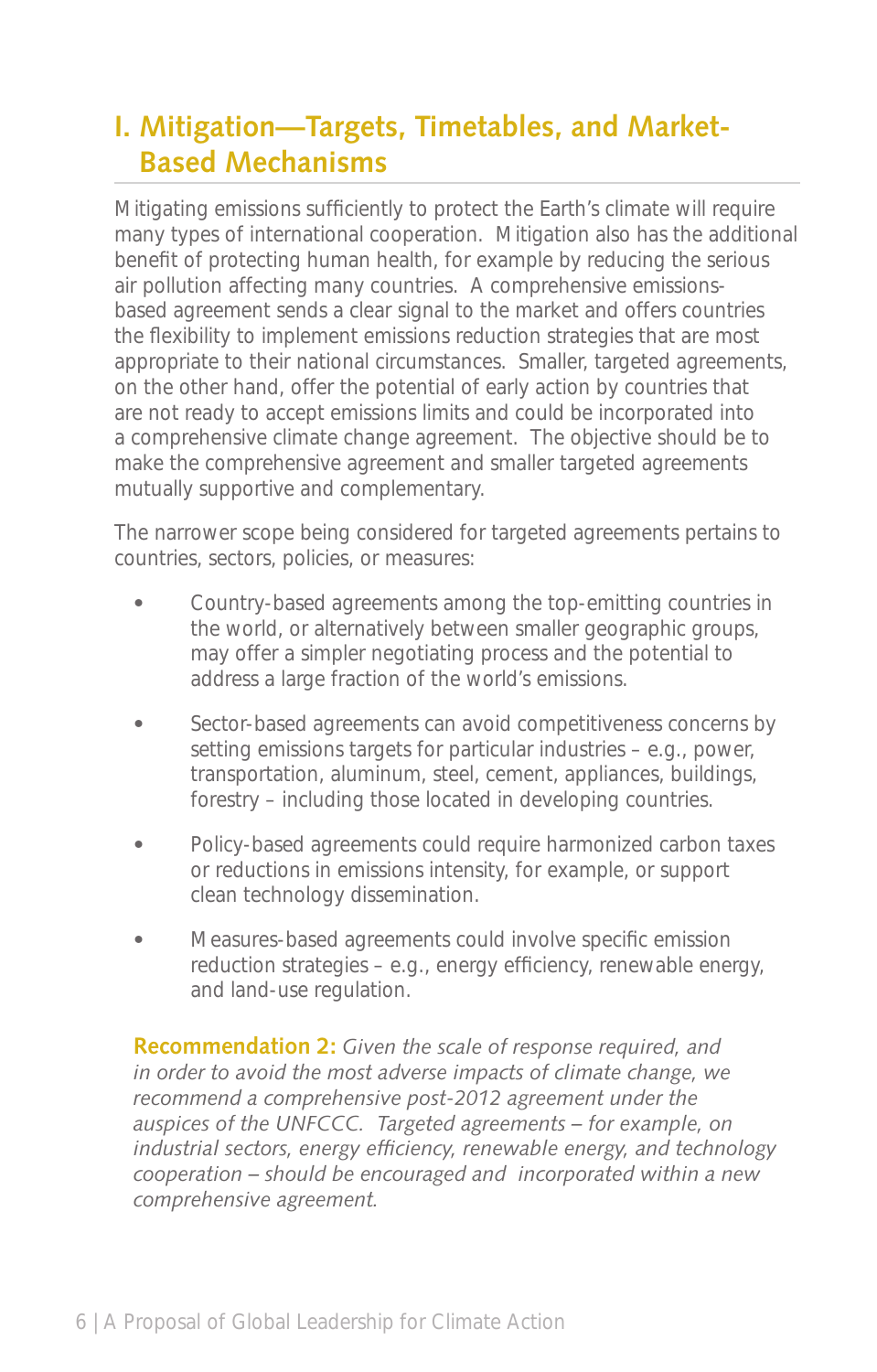#### **Targets and Timetables**

Article 3.1 of the UNFCCC states that the "developed countries should take the lead in combating climate change." The continuing leadership role that developed economies have to play in any future effort to reduce global emissions was also acknowledged by the communiqué issued by the G8 Summit at Heiligendamm in June 2007.

To date, the most ambitious targets have been declared by the European Union (EU) – reducing GHG emissions by 20% from 1990 levels by 2020. The EU would agree to a 30% target by 2020 if other developed countries commit themselves to comparable emission reductions and if the more advanced developing countries adequately contribute in accordance with their respective responsibilities and capabilities. Canada, the EU, and Japan have decided to work towards a goal to at least halve global emissions by 2050. This, the G8 countries promised to consider seriously.

In the U.S., the state of California has embarked upon an ambitious plan to cut its greenhouse gas emissions to 2000 levels by 2010, to 1990 levels by 2020, and to 80% below 1990 levels by 2050. Other U.S. states are taking similar steps. Businesses also have made strong commitments to reducing their emissions and are urging strong and long-term actions by governments to curb climate change.

However, "dangerous anthropogenic interference" cannot be avoided by developed countries acting alone. Even an 80% reduction of greenhouse gas emissions in all developed countries by 2050 would not achieve this objective without emissions reductions by rapidly industrializing developing countries.

The energy intensity<sup>1</sup> of all countries has been declining over the past 20 years at an average annual rate of 1.25%. A report by an international experts group convened by the United Nations Foundation recommends that G8 countries commit themselves to increasing their rate of improvement to 2.5% per year. The energy intensity of non-OECD countries has also been declining, at a rate of about 1.42% per year, partly because services are becoming an increasing fraction of developing economies. Nonetheless, because their economies are growing at much

<sup>1.</sup> We use energy intensity (energy per unit of GDP) as a "proxy" for emissions intensity, which is of most relevance to climate change. Emissions intensity, besides being related to energy intensity, is also influenced by the fuel mix of an economy and the relative share of non-CO<sub>2</sub> greenhouse gases emitted. Globally, the decline in overall carbon intensity stems more from reduced energy intensity than from changes in fuel mix. Projections of emissions intensity tend to exhibit less uncertainty than absolute emission forecasts.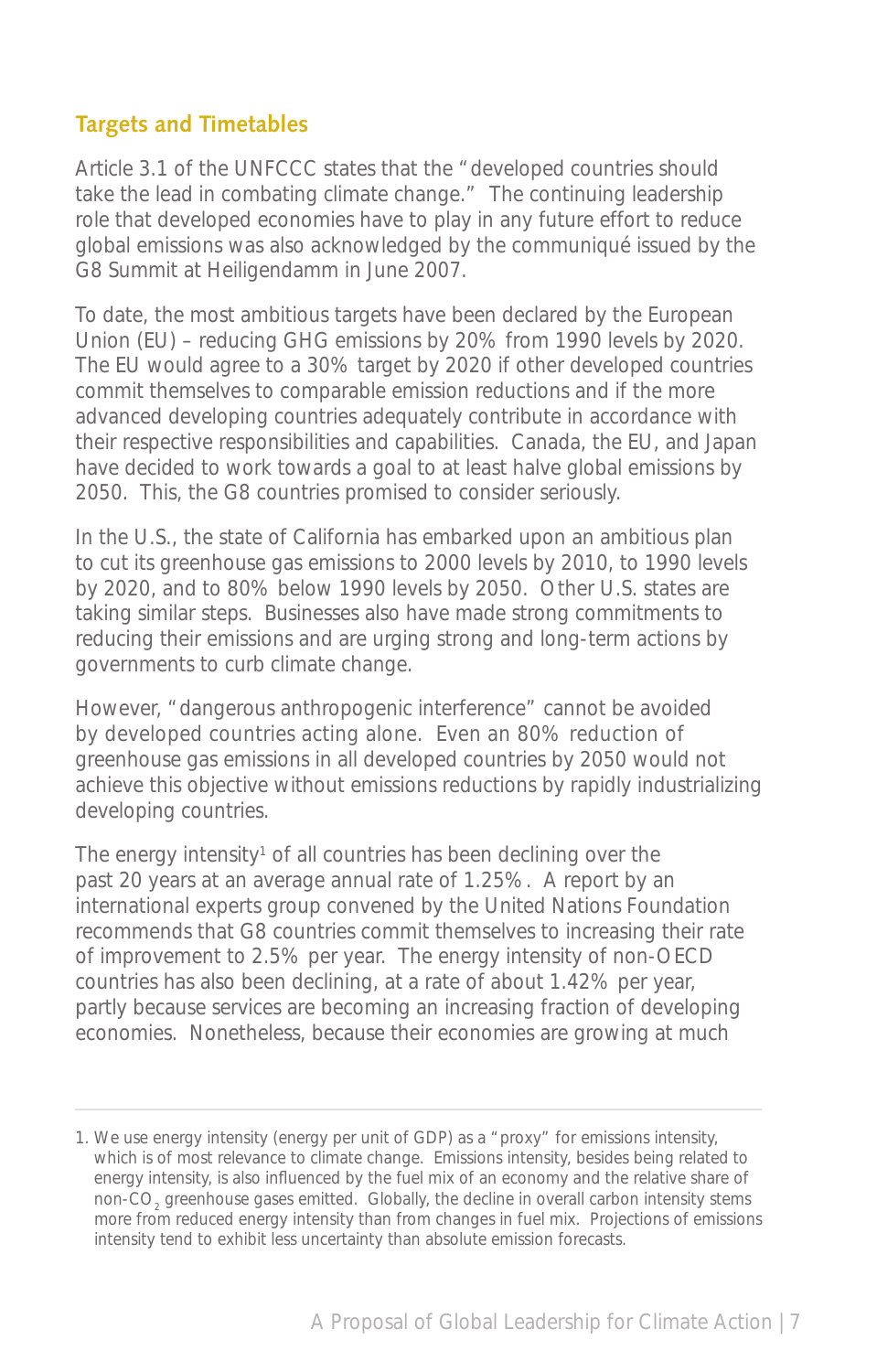faster rates, total emissions from some developing countries are increasing rapidly. Making greater reductions in energy intensity would moderate this growth in emissions while enabling developing countries to continue to pursue their sustainable development objectives. China has set a goal of reducing energy consumption per unit of GDP by 20% between 2006 and 2010, which amounts to an average annual rate of 4% per year.

**Recommendation 3:** *Dangerous anthropogenic interference with the climate system must be avoided by all countries acting in concert. All countries should commit to reduce collectively global emissions by at least 60% below the 1990 level by 2050. Developed countries should take the lead in emissions reduction by adopting effective targets and timetables. As a first step, this should include a commitment to reduce their collective emissions by 30% by 2020. Rapidly industrializing countries should commit to reduce their energy intensity by 30% by 2020 (an average of 4% per year) and agree to emissions reduction targets afterwards. Other developing countries should commit to an energy intensity target differentiated by their responsibilities and capabilities. The international community should develop a monitoring and review system and clear criteria for determining when and how various categories of countries should assume stronger climate commitments.*

Energy security and climate security are intertwined and should be addressed at the same time. Renewable energy and energy efficiency can contribute to such a strategy. Renewable energy is a win-win proposition for all countries:

- (1) it provides opportunities for poverty alleviation and for satisfying the energy needs in rural and remote areas;
- (2) it helps generate employment and creates local economic opportunities;
- (3) it helps curb climate change and contributes to the protection of human health caused by air pollution; and
- (4) it enhances energy security through reliance on domestic energy sources such as biomass, hydro, wind, solar and geothermal.

The technical and economic potentials of improving energy efficiency are also enormous. Increased efficiency, long recognized as the cheapest, cleanest source of energy, has not been pursued by countries as aggressively as new supply in spite of experience showing the large opportunities for gains in that area. Improving the efficiency of commercial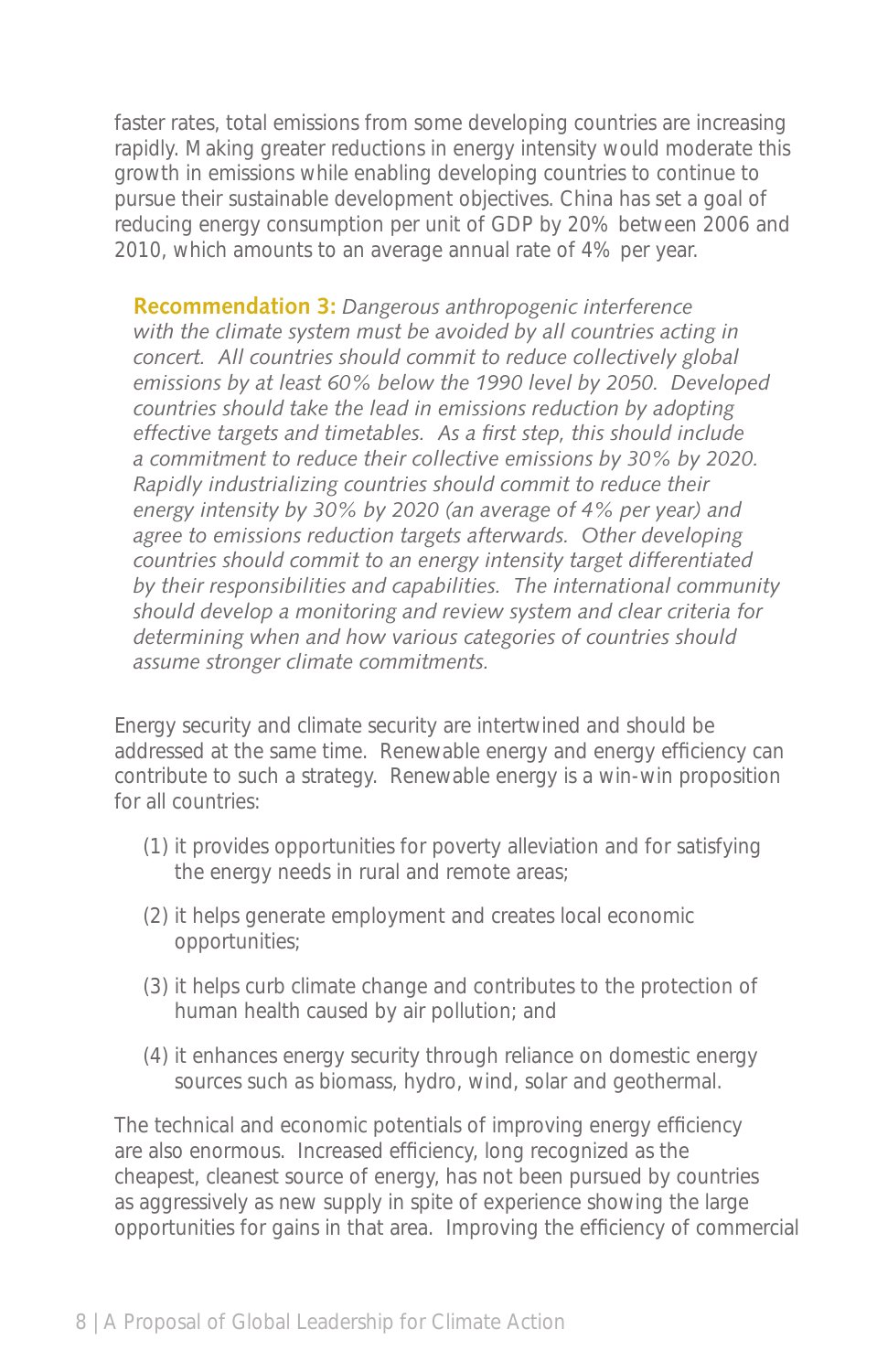and residential buildings and appliances can help moderate global climate change while contributing to a more sustainable energy future. In addition, technological innovations can cost-effectively reduce the risk of large-scale impacts of energy supply disruptions, especially in the electricity sector.

**Recommendation 4:** *Long-term policies, as well as measurable and verifiable targets, should be adopted by all countries to increase substantially the use of renewable energy and to promote greater efficiency in energy production and use. In addition, global standards for end-use efficiency should be developed and adopted.*

### **Sinks and Avoided Deforestation**

Land-use changes, mainly deforestation, account for more than 20% of global emissions, a share greater than either the global transport or industrial sectors. With increasing emphasis on growing biofuels for transport, there will be increasing pressure to convert remaining forests to other uses. Both Article 3.3 of the Framework Convention and the history of Kyoto Protocol negotiations point to the need to include greenhouse gas sinks in any agreement. Difficulties in monitoring and verifying both above-ground and below-ground stocks of carbon need to be overcome with improved science and measurement methods. Because not all forests are alike in their capacity to sequester carbon dioxide, additional research is needed to account for their differences.

The issue of avoided deforestation (now referred to as reduced emissions from deforestation (RED)) in tropical and equatorial countries is a contentious one. Because of the size of the forest resource, credits for avoided deforestation must be coupled with sharply reduced emissions targets or they could destabilize carbon markets.

Reducing deforestation presents an opportunity to reduce cost-effectively the accumulation of carbon dioxide in the atmosphere, thus slowing the rate of climate change. In addition, strategies to reduce deforestation have additional benefits – the conservation of biodiversity, the provision of ecosystem goods and services, especially water resources, and the improvement of livelihoods for neighboring communities. In this regard, the carbon market offers an opportunity to change forest management and improve livelihoods in rural areas of developing countries.

**Recommendation 5:** *To reduce the emissions of carbon dioxide cost-effectively, a full range of interventions to create and maintain biological sinks of carbon should be included in a post-2012 climate change regime in order to capture the many co-benefits of sustainable livelihoods, land management, forestry, and biodiversity conservation.*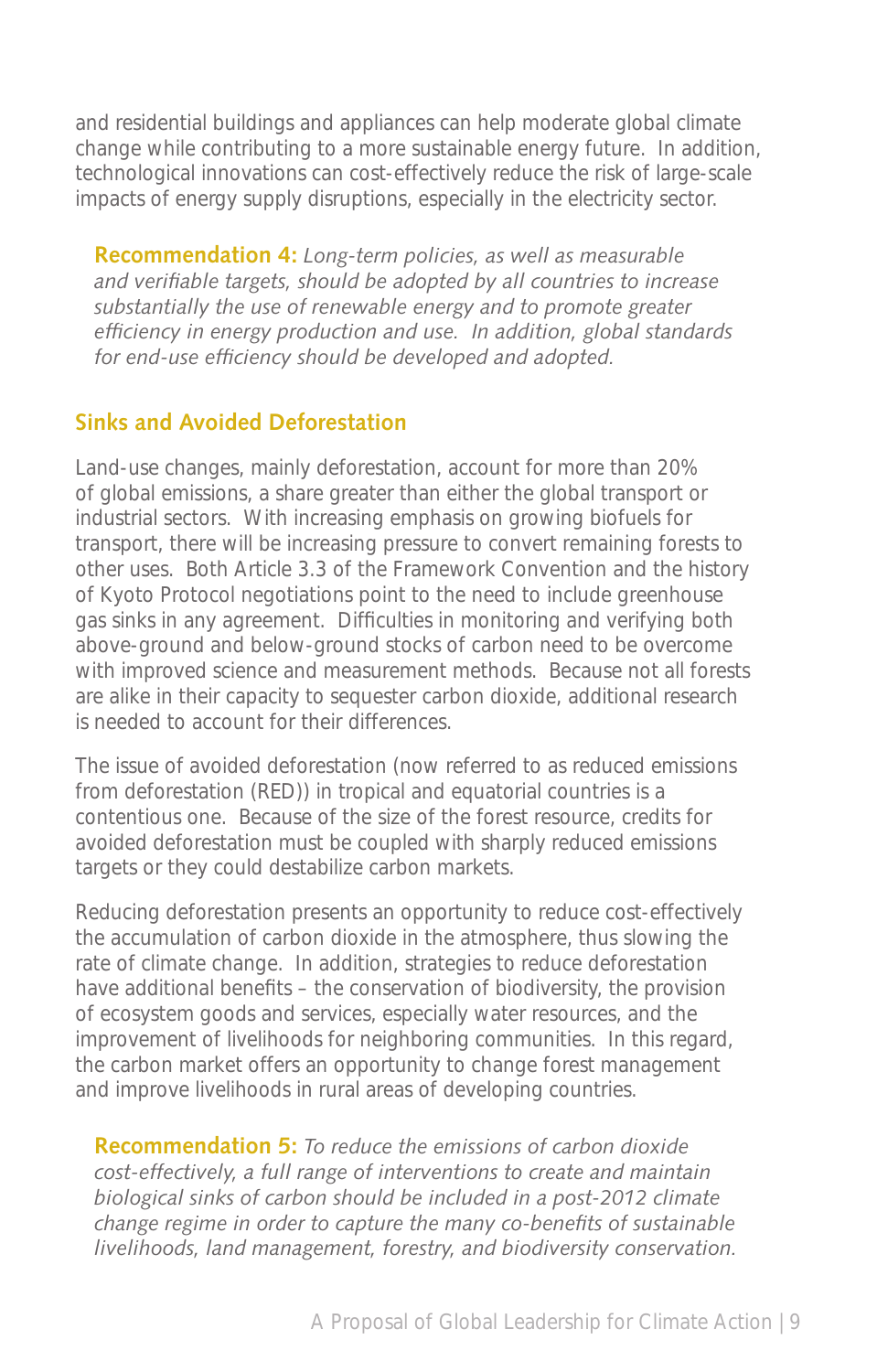#### **Market-Based Mechanisms**

As the Stern Review said, "Establishing a carbon price, through tax, trading or regulation, is an essential foundation for climate-change policy." We agree with most economists that the preferred mechanism is a system of harmonized universal carbon taxes, which could reduce emissions and generate financial resources. It is up to national governments to decide what to do with the revenues, including, for example, the development of clean energy sources and adaptation to climate change. Carbon taxes are easier to implement than cap-and-trade schemes and are economically efficient. A system of harmonized, universal carbon taxes should be agreed by the international community.

We recognize that cap-and-trade schemes are generally welcomed by industry, as they tend to reduce the cost of complying with targets. The cap is generally set at a level below the national target or allowance because some sources that are difficult to monitor or too small are excluded. But without binding targets and a clear policy framework, a formal system cannot function. Tradable allowance systems can be limited either to upstream sources (i.e., fossil fuel producers and importers) if they are based on carbon content, or downstream if they focus on end uses and emissions. If tradable allowances are issued at no cost, the problem is one of distributing initial allowances among recipients. If the allowances are sold, or better still, auctioned, these schemes can raise revenue that can be used for other purposes.

Markets should be organized to have a reasonable promise of achieving the policy goals of carbon reductions in an efficient manner. The concerns associated with cap-and-trade schemes (as with any market-based system) are four-fold: transaction costs, market manipulation, leakage, and monitoring. Transaction costs can be minimized by having transparent and non-burdensome rules; the power to manipulate markets can be minimized by opening the market to more players (brokers, traders, etc.) besides those who need the allowances and by linking markets; leakage can be minimized by limiting the scheme to only those countries that have targets; and the burden of monitoring can be minimized by capping upstream sources. Permit systems can be designed to overcome these concerns, at least partly, if not fully.

**Recommendation 6:** *In order to deliver the greatest climate benefits efficiently and effectively, a carbon price should be set through carbon taxes or trading. We agree with most economists that the preferred mechanism is a system of harmonized, universal carbon taxes, but recognize that many in industry prefer a cap-and-trade system. For a cap-and-trade system, well functioning and financially linked carbon*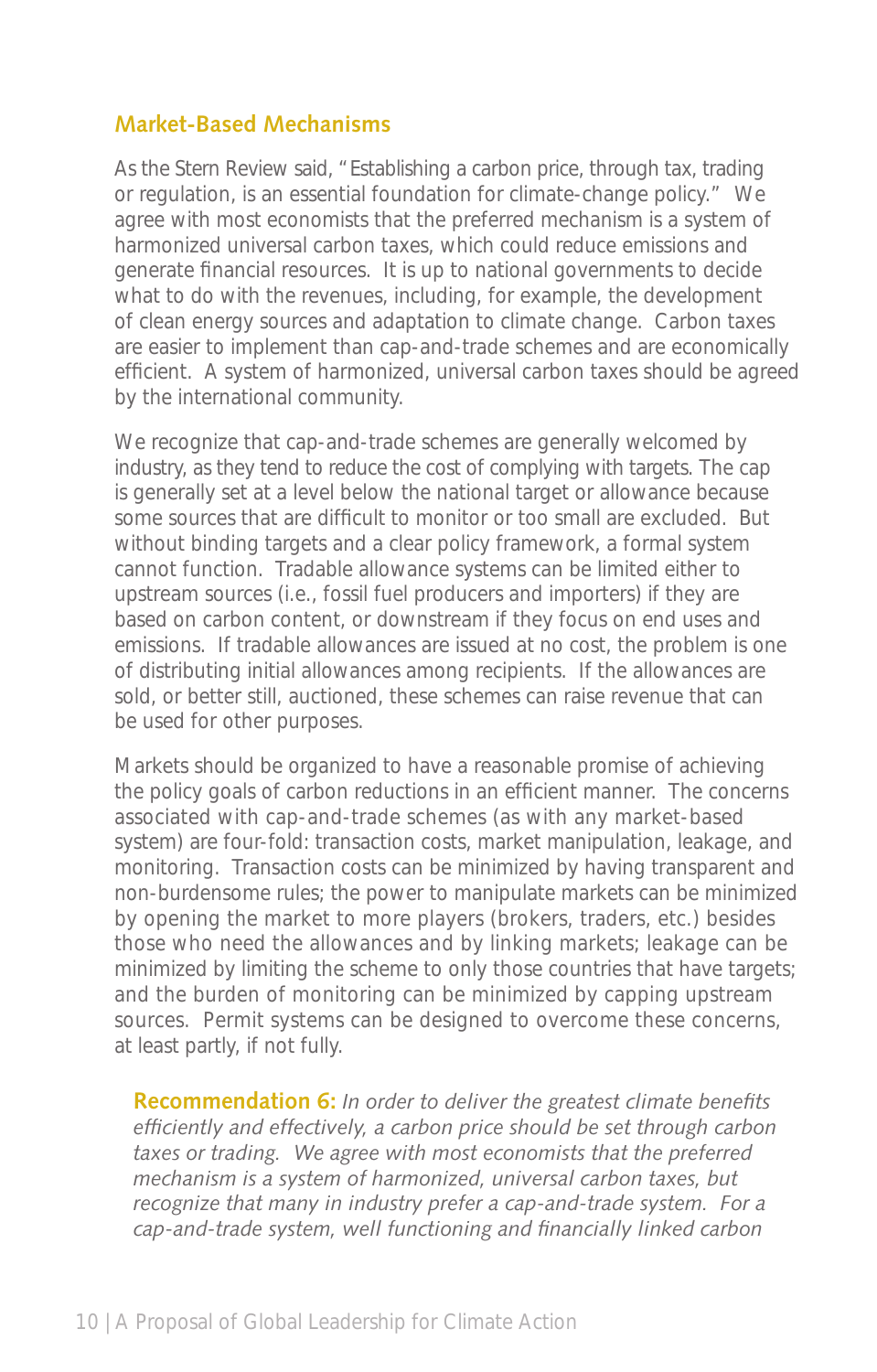*markets need to be developed across the globe, incorporating various national and regional cap-and-trade programs. In general, emissions allowances should be auctioned, thus raising resources that can be allocated by national governments for other purposes, such as clean energy development and adaptation.* 

### **II. Adaptation**

Adaptation is a key component of an effective strategy to address climate change. Substantially reducing global emissions of greenhouse gases will not avoid the serious impacts of climate change to which the world is already committed and which will affect all countries to different degrees, with the poor in developing countries being the most vulnerable and the least able to adapt. Least developed countries lack the information, institutions, and the financial resources needed to assess their vulnerabilities and to take the necessary actions to adapt. Strong mitigation measures are needed to minimize the cost of adaptation; without them, adaptation may be impossible in some countries.

Adaptation is not simply a matter of designing projects or putting together lists of measures to reduce the impacts of climate change. A national policy response would increase resilience to climate vulnerability and change and should be anchored in a country's framework for economic growth and sustainable development and integrated in its poverty reduction strategies. Responses to climate change need to encompass several levels including access to clean energy for vulnerable populations, crop and farmlevel adaptations, national level agricultural and supporting policies and investments.

Businesses and international financial institutions also need to integrate climate change into their activities and make their investments less susceptible to climate change. International technical and financial assistance should be strengthened and made more coherent in order to respond at the requisite scale to the needs of least developed countries. In this regard, UN agencies such as UNDP and UNEP have a pivotal role to play in building institutional, public policy, and human capacity in support of effective programs of adaptation.

Future agricultural systems will have to be more resilient to a variety of stresses to cope with the direct and indirect consequences of climate change. Technologies for adaptation (for example, salt- and droughtresistant crop cultivars) need to be developed and disseminated widely. New centers should be established for this purpose in developing countries, especially by the Consultative Group on International Agricultural Research (CGIAR) in Africa. In the meantime, the CGIAR Centers should collaborate on appropriate technologies for farmers and policy advice for governments, with a focus on adaptation to climate change.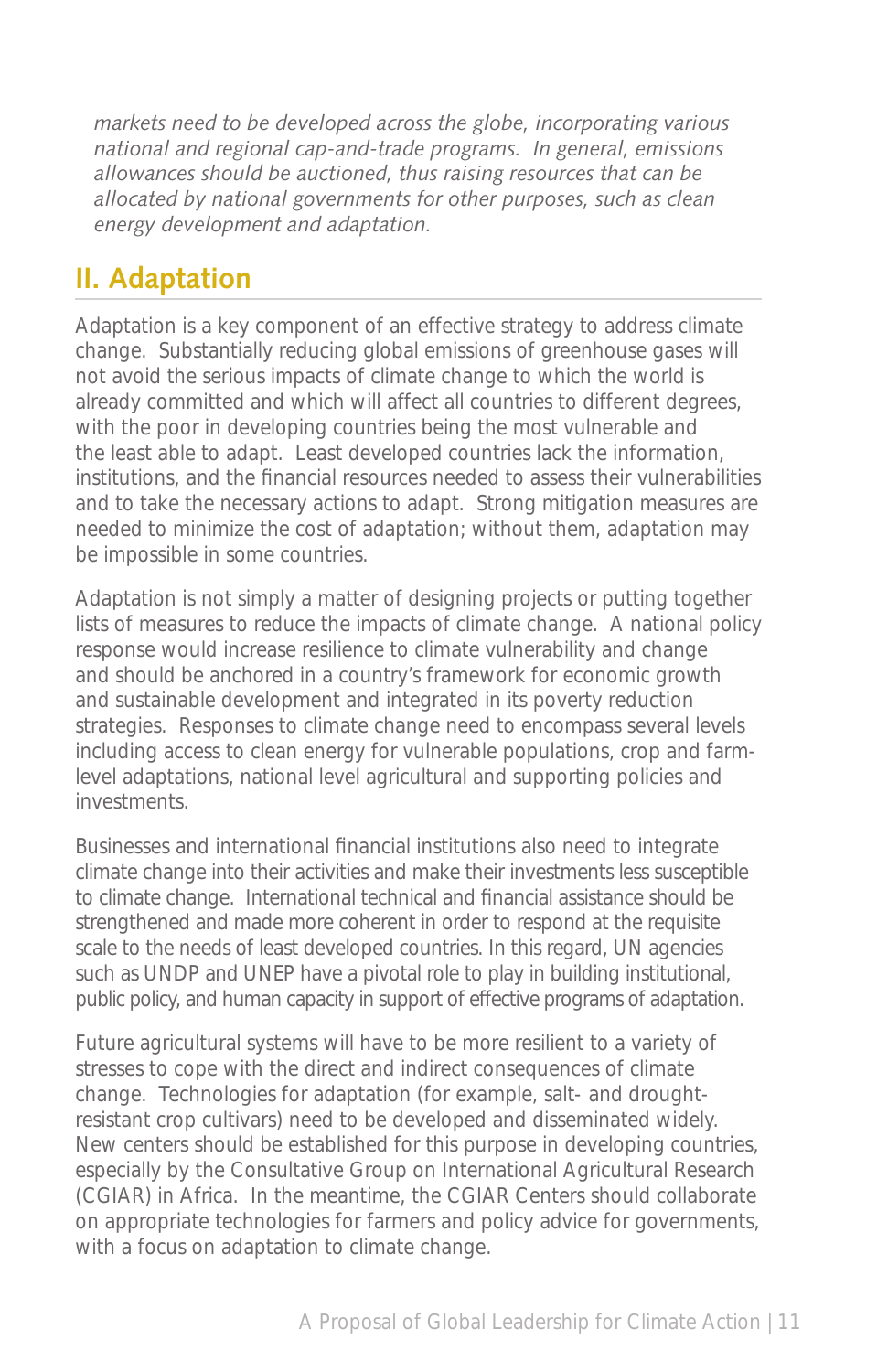Because the costs of adaptation were thought to provide largely local benefits, were difficult to distinguish from "regular" development, were suspected to be large, and smacked of compensation awarded for damages, developed countries have been reluctant to agree to substantial amount of funds for adaptation (through the Global Environment Facility (GEF), for example). Nevertheless, since climate change will impede development efforts, increase risks to public health, frustrate poverty alleviation programs, and exacerbate migrations from waterlogged, water-scarce or food-scarce regions, there is an important role for official development assistance (ODA) in financing adaptation measures, including human and institutional capacity building, and in reducing vulnerability of agriculture, forests, and water resources. Effective adaptation will require broader planning capacity in all relevant departments and ministries in developing countries. Local scientists should be supported for monitoring and research on climate impacts on various sectors in their own countries. In addition, all countries should cooperate in identifying a package of reliable funding to help countries build resilience to climate risks. Such funding could include public and private finance and the carbon market. Development agencies should integrate climate change effects into their projects and programs.

**Recommendation 7:** *A post-2012 climate agreement should address both mitigation and adaptation. Adaptation should be seen as part of sustainable development and strategies to alleviate poverty. It should include vulnerability assessments, enhancing resilience to climate impacts, access to information and best practices, building human and institutional capacity, and making public and private investments in developing countries less susceptible to climate change. A substantial package of financial support, including public and private funds, should be established (see Recommendation 11). Centers for Adaptation in Agriculture should be established, particularly by the CGIAR in Africa.* 

### **III. Technology Development and Cooperation**

If the world continues on its current energy path, dominated by fossil fuels, energy-related CO<sub>2</sub> emissions in 2050 will be two and a half times their current levels. According to the International Energy Agency (IEA), these emissions can be returned to their current levels by 2050 through a combination of the following actions undertaken in all countries:

(1) Strong energy efficiency gains in transport, industry and buildings sectors;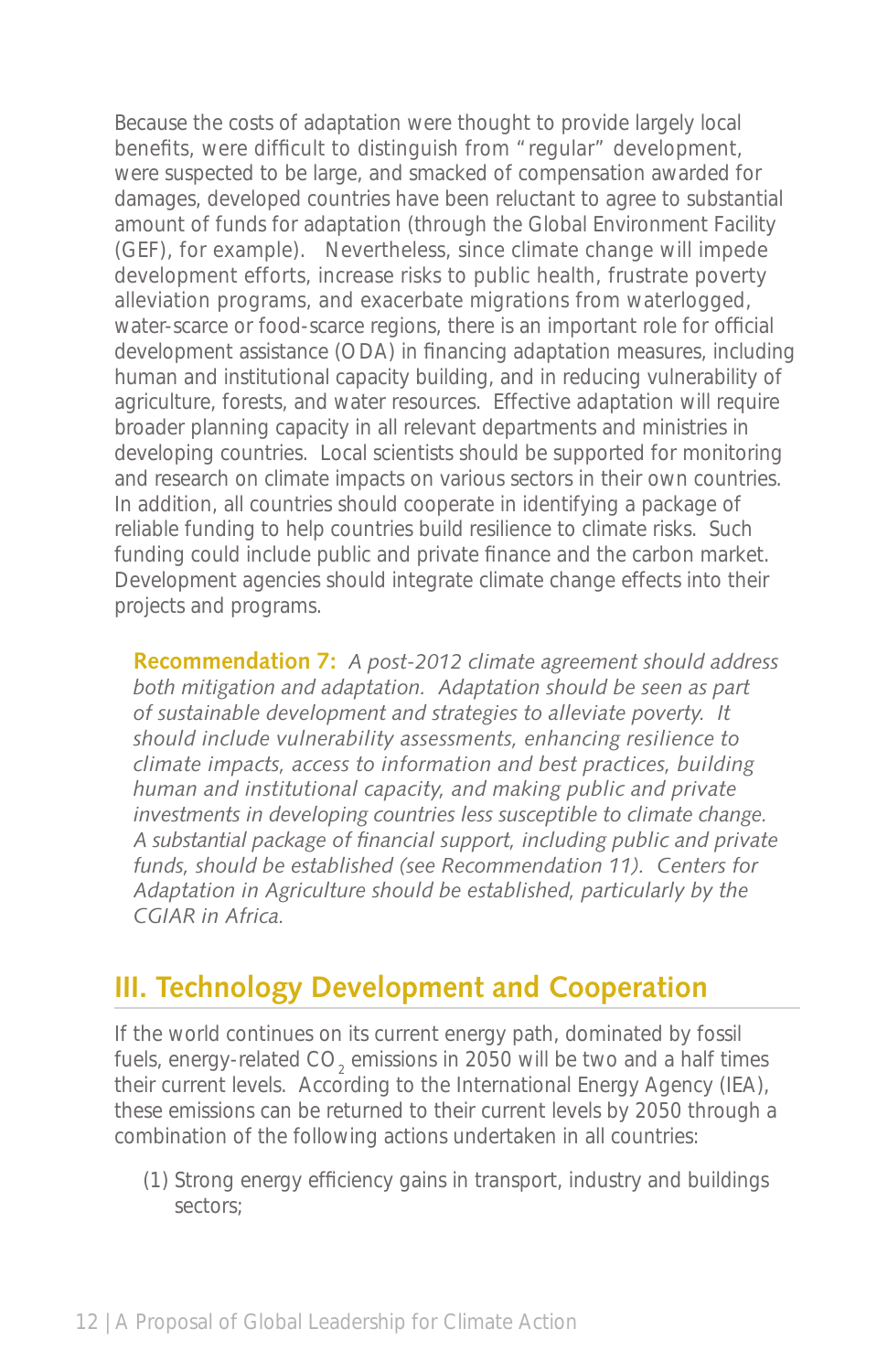- (2) Increasing decarbonization of the electric power generation sector through increased deployment of renewables, natural gas, and coal with  $\mathsf{CO}_2^{}$  capture and storage; and
- (3) Increased use of biofuels for road transport.

When fully commercialized, these technologies will help stabilize emissions at an incremental cost of no more than US\$25 per tonne of avoided CO<sub>2</sub>, which would add 2 cents per kWh to the price of coal-generated electricity and 7 cents per liter (28 cents per gallon) to the price of petroleum fuels. However, reducing global emissions by at least 60% at acceptable costs will require a science and technology revolution, at least as large as those in the space and telecommunication sectors, to make clean energy technologies more efficient and affordable. Technologies such as solar, wind, environmentally sustainable biofuels, hydrogen, energy efficiency, and carbon capture and storage need additional breakthroughs that will only be made possible with an infusion of public funds. Unfortunately, investments in both public- and private-sector energy research and development programs have been declining for the last two decades.

These declines need to be halted and reversed. The Stern Review recommended doubling the aggregate amount of public funds devoted to energy R&D from the current level to about US\$20 billion per year. Most of these additional expenses will be in the North.

**Recommendation 8:** *Recent declines in investments for energy research and development should be reversed. Research, development, and demonstration of more efficient and less costly energy technologies, such as advanced solar thermal technologies, as well as carbon capture and storage, should be a high priority. Aggregate public expenditures should be increased to US\$20 billion per year.*

Innovative public-private partnerships are required to encourage the private sector to invest more in post-R&D phases of energy technologies. The deployment phase often requires considerably more resources than the R&D phase. The private sector is best equipped to make incremental improvements in the deployment and diffusion phases that can help reduce costs. For technologies that are already commercial, the private sector again can best tailor on-going R&D to the market's needs. However, governments need to offer clear and predictable policy frameworks to support deployment in their countries.

Market-based mechanisms are good at identifying the cheapest mitigation opportunities amongst existing options, and spurring innovations that have immediate cost reductions, but are less helpful in encouraging the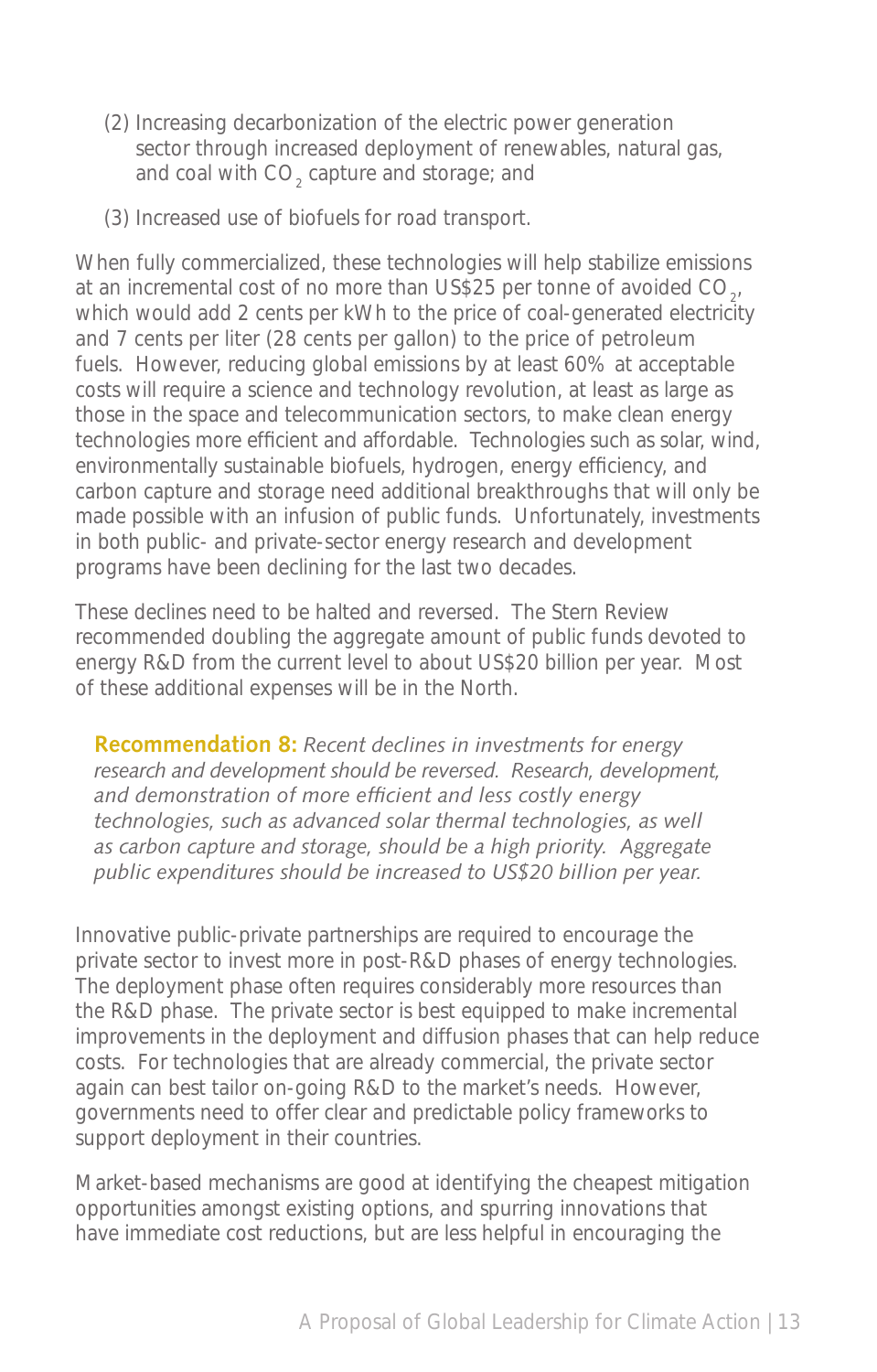development of new low-emission technologies. Innovation targets to bring new, more efficient, and less costly technologies to market could be very helpful. Incentives could be provided to countries (and businesses) that beat these targets in the form of credits against their future emission targets.

In addition, the formation of a Consultative Group on Clean Energy Research (CGCER), as suggested by the International Task Force on Global Public Goods, could facilitate international collaboration on the development of low-cost, zero-carbon technologies and the exchange of information about clean energy technologies. Examples of existing largescale international collaborations include nuclear fusion research, the international space station, and the CGIAR. Initially, the CGCER could be established as a virtual institution, linking centers of excellence in developed and developing countries.

Sustainable development is not possible without making energy systems more sustainable. Rapidly industrializing countries need to grow in a climate-friendly manner. The infrastructure created in coal-fired power plants and energy-intensive industries is long-lived (about 40-50 years). However, the costs of cleaner and more efficient technologies are much higher (as much as \$100 million or more for an average 1 GW coal-fired power plant). In addition, issues of competitiveness and intellectual property rights have impeded the dissemination of clean technologies in developing countries, and the full utilization of knowledge, which is a global public good. Yet it is important to all countries that clean energy technologies are made as widely available as possible (like generic medicines for HIV-AIDS, for example). It may also be beneficial to conduct research and demonstrate technologies such as solar thermal and coal gasification in the South. A CGCER could support such research, act as a catalyst for South-South cooperation, and pay for patents or licensing fees to enable cleaner technologies to be deployed in the South. The proposed climate fund (Recommendation 11, below) would cover the incremental costs of cleaner and more efficient technologies.

**Recommendation 9:** *In order to tackle climate change at the requisite scale, clean energy technologies should be made available and utilized by all countries. All developing countries, especially rapidly industrializing countries, should have access to clean energy technologies on preferential terms. The barriers that hamper the dissemination of such technologies in developing countries, such as intellectual property rights and competitive rules, should be overcome. In order to encourage collaboration on a "clean technology revolution," the formation of a "Consultative Group on Clean Energy Research" should be considered as part of a global*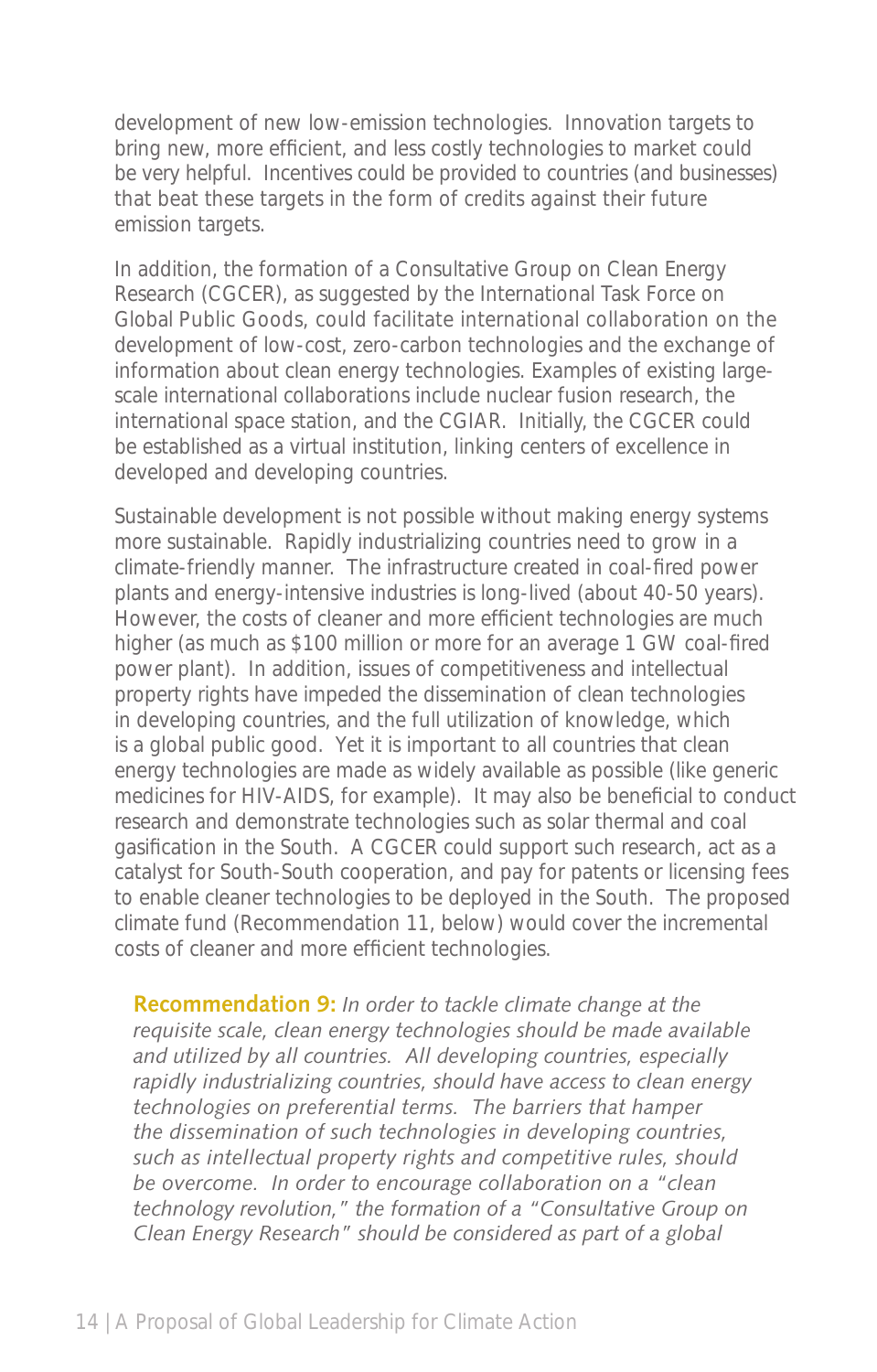*climate agreement. Innovation targets to bring new technologies to market, as well as incentives for meeting them, should also be considered.* 

### **IV. Finance**

Both public and private finance are essential for adaptation, for technology transfer to developing countries, and to implement successfully any comprehensive and long-term strategy to combat climate change. Climate-friendly investments need to be multiplied through national and international frameworks, and the current international carbon market needs to be enhanced in order to scale up private flows. However, external funding must be additional to national resources obtained through domestic savings and taxation. Governments have an obligation to establish a supportive framework for investment. Local capital markets should facilitate long-term investments in adaptation measures. Carbon taxes or the auctioning of emissions allowances can also raise resources that can be used for this or other purposes.

The Clean Development Mechanism (CDM) was created under the Kyoto Protocol to support low-carbon investments in developing countries. For the developed countries, the purpose of the CDM is to lower the cost of emission reductions and provide an element of flexibility in carrying out their national obligations. From the developing countries' perspective, the purpose of the CDM is to promote their sustainable development and contribute to the stabilization of greenhouse gases in the atmosphere. The CDM has encountered administrative and technical hurdles. Initial projects have been limited to a few countries and a few gases and have been plagued by bureaucratic procedures, and with little contribution to sustainable development. These weaknesses result because the CDM was created as a project-based instrument; however, the Executive Board recently approved the inclusion of "programmes of activities" in the CDM.

In order to promote policy reform, underwrite technology development, and stimulate investment flows at a scale that is truly transformational, an additional market mechanism must take a sectoral approach. The fundamental distinction between the sectoral approach and the projectbased or programmatic approach is that a developing country could set sector-wide baselines for carbon-intensive sectors (such as power, cement, steel and aluminum) at levels that coincide with its economic interest while meeting commitments to reduce the energy intensity of its growth.

**Recommendation 10:** *The CDM should be reformed in order to deliver its full potential during the 2008-2012 commitment period, and in the post-2012 regime an additional market mechanism should*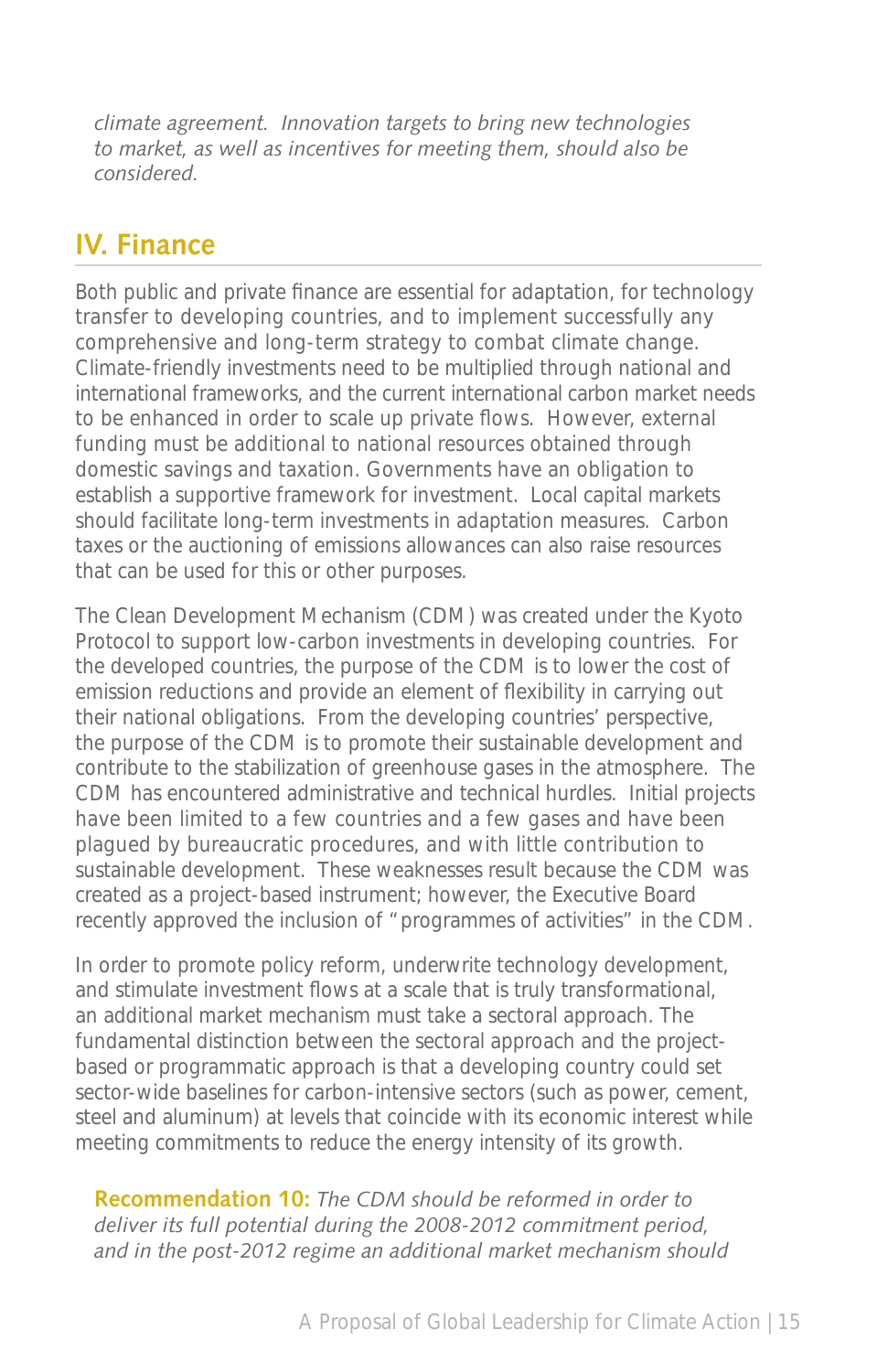*support sectoral approaches capable of transforming whole sectors of rapidly industrializing countries at a speed commensurate with the challenge of taking emissions reductions to global scale.*

Public finance also has an important role, especially in demonstrating new approaches for building human and institutional capacity and for mitigation and adaptation in developing countries. However, the existing funding sources for these purposes (for example, the GEF and the multilateral development banks (MDBs)) are too small for the scale of assistance required. They should be strengthened and their resources enhanced so that they can play a bigger role in leveraging private finance for mitigation and adaptation and in assisting developing countries to set appropriate framework conditions for private investment.

The costs of adequately addressing the risk of climate change, according to the Stern Review, are of the order of 1% of annual gross world product (approximately US\$470 billion at market exchange rates or US\$650 billion at purchasing power parity rates). Some of that investment will come from redirecting existing flows, and some will be additional. Some funds will be required for increased assistance to developing countries for the adoption of energy efficiency and clean energy technologies, and for avoided deforestation. Funds will be required for greening power sectors, for adaptation, and for increased R&D and deployment in all countries, focusing especially on technologies that are technically viable but not yet financially competitive.

Most of the resources for energy development (close to 60%) are raised locally within developing countries. The IEA estimates that the energy sector requires over US\$20 trillion in cumulative investments over 2005-2030. More than half, or about US\$400 billion per year, will be in developing countries. According to the World Bank, this sum would need to be augmented by US\$34 billion a year to support "green" energy development. The Stern Review similarly estimates the incremental amount at about US\$20-30 billion per year.

The average net public financial flows (ODA) from all developed countries (including loans) amounted to about US\$58 billion per year between 1996 and 2005, or about 0.23% of GDP, of which about US\$7 billion per year was for energy. We estimate that about \$50 billion per year will be needed for activities in developing countries in support of a comprehensive climate change agreement. A fund of that magnitude would require innovative finance, structure, and governance. Since commitments and actions to meet a 60% reduction by 2050 will have to be undertaken in phases, the first phase of such funding could initially be about \$10 billion per year.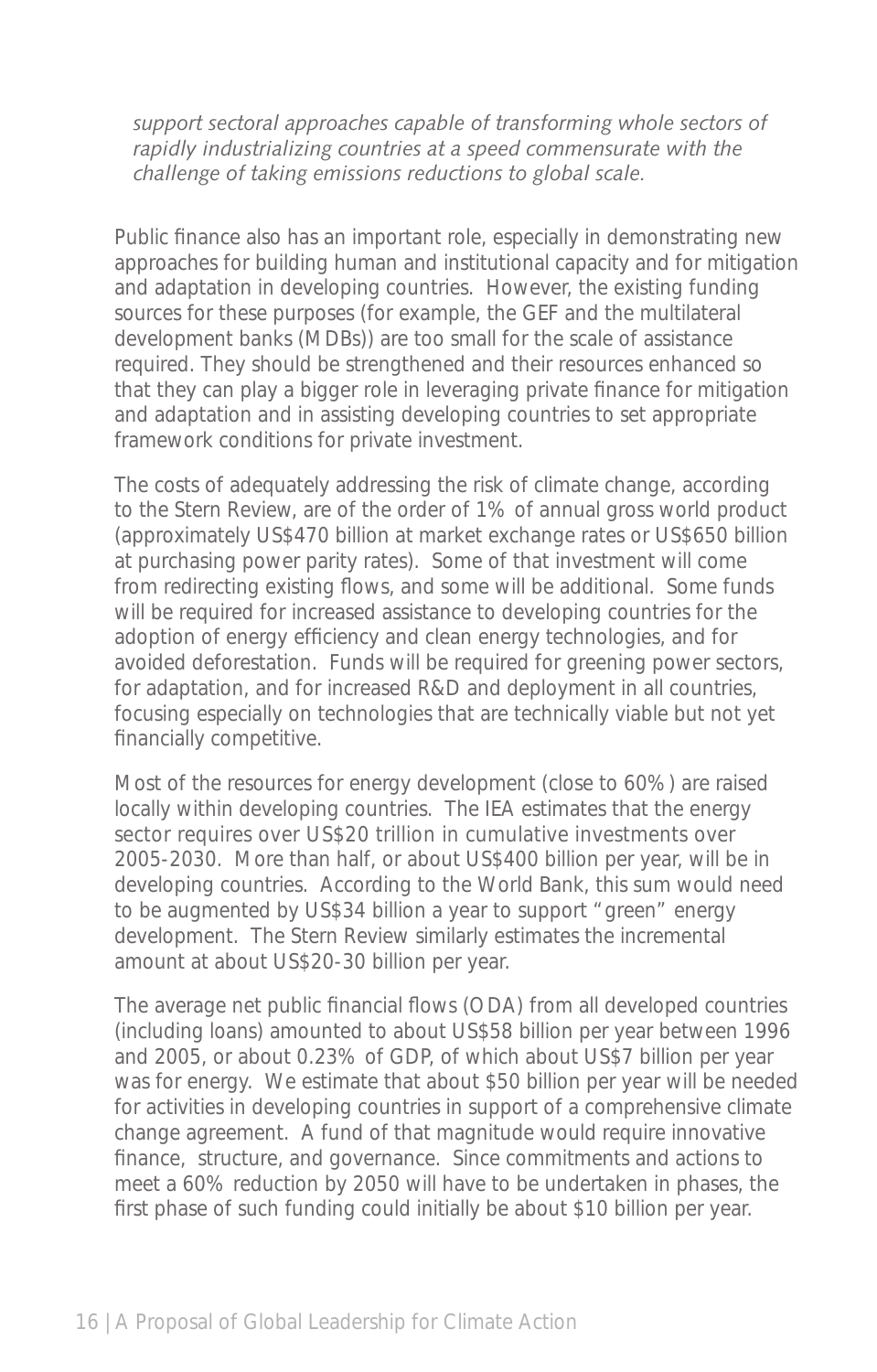The source of funding could be a combination of public finance (increases in ODA) and the carbon market, especially the auctioning of emissions allowances. The average level of ODA (0.23%) during the last decade is only one-third of the 0.7% commitment promised in Monterrey five years ago. An ultimate level of annual funding of US\$50 billion, if derived entirely from public sources, would represent less than a doubling of current ODA. However, a significant portion of the funding could be met by flows from carbon finance.

**Recommendation 11:** *Finance is a critical element of any strategy to address climate change effectively. A climate fund of additional resources, starting at US\$10 billion and growing to US\$50 billion per year, should be established to support climate change activities in developing countries (adaptation, avoided deforestation, and clean energy development and deployment) and should include both public and private resources. It should have an innovative structure and governance that is transparent and inclusive. In addition, existing mechanisms, such as the GEF and the MDBs, should be strengthened and their resources enhanced to continue their important work in demonstrating new approaches, building human and institutional capacity, and leveraging private finance.*